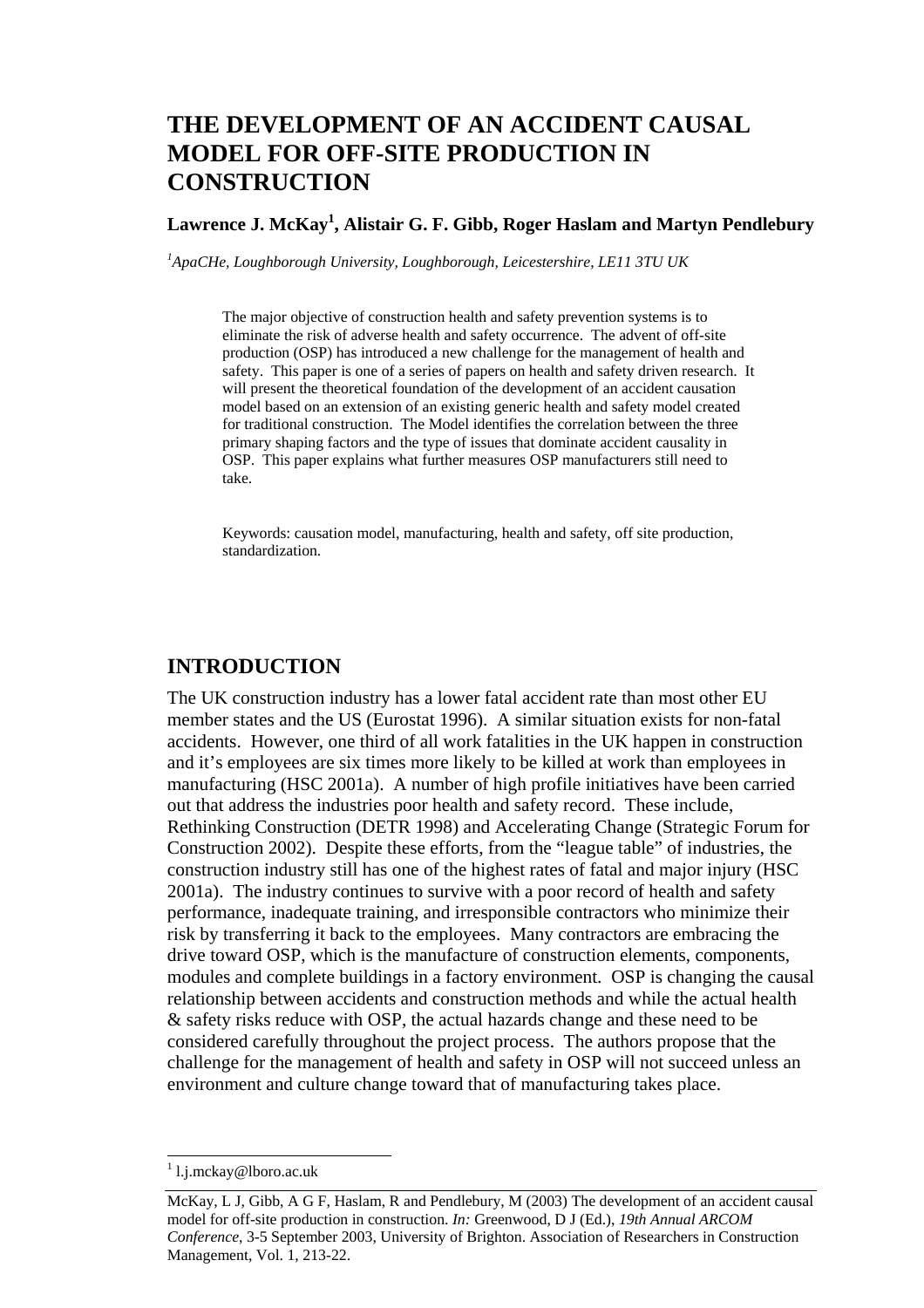# **Accident causation process**

In explaining accident causation Suraji *et al.* (2001) identify two fundamental questions that must be addressed in order to develop strategies necessary to reduce accidents and practices that will reduce ill-health. The two questions relate to how do accidents happen and why do accidents happen. The "how" is concerned with the direct causes of accidents termed the event area. The "why" relates to the set of circumstances that precede the event area these are the underlying or root causes of accidents (Groeneweg 1994). Groeneweg realized the complexity of the accident causation process and used the analogy of a marble resting on a rough plateau, with the underlying mechanism causing its movement to be unpredictable. Any attempt at modelling accident causation needs then to fully understand both the why and the how questions, only then can appropriate actions for accident and ill-health prevention be achieved. In connection with OSP, there is in the authors' knowledge very limited research that attempts to model the contributions and varying proportions of the direct and underlying causes of accidents.

# **ACCIDENT CAUSAL MODELS**

Modelling of accident causation can be traced back to the early 1930s. Heinrich (1969) attempted to model accident causation across all industries and developed a number of domino theories. The social and environmental factors, which precede and influence an individual and which may cause human behaviour deficiencies in that individual, may lead to an unsafe act and ultimately an accident and injury. A number of modifications to Heinrich's basic theory have been developed, most notably Bird (1974) where the inclusion of management's lack of control and deficiencies in organizational aspects contribute to the underlying factors in accident causation.

Other attempts at modelling the accident causation process have included the development of a fishbone model after Nishishima (1989), where the related factors of human behaviour, equipment, work practice, and management contribute to generate unsafe conditions. The tripod model, after Reason (1990) models the interconnection of accidents, unsafe acts and resident pathogens. Resident pathogens are dormant or concealed failures in technical systems that when combined with a situation or triggering factor such as human error or an equipment fault may give rise to an accident. Reason's Tripod model is concerned with underlying or root mechanisms of accident causation, termed general failure types, rather than the event area where the accident happens.

A sociotechnical pyramid model of accident causation, presented by Bellamy and Geyer (1992) consists of five causal factors; engineering reliability, operator reliability, communication and feedback control, organization and management and psychological climate. These can contribute to induce unsafe acts and conditions on the production site.

Whittington *et al.* (1992) state that in the construction industry the predominant factors that contribute to accident causation are poor management decisions and poor management control. Their simplified accident causation process involved a four step sequence of failure initiation cited as, individual failure, site management failure, project management failure and policy failure. In comparison to the previous models, Hinze (1996) presents a model based on worker distraction caused by surrounding physical hazards and the diversion of the individual's mental attention. These models are theoretical in nature as opposed to dealing with practical investigation.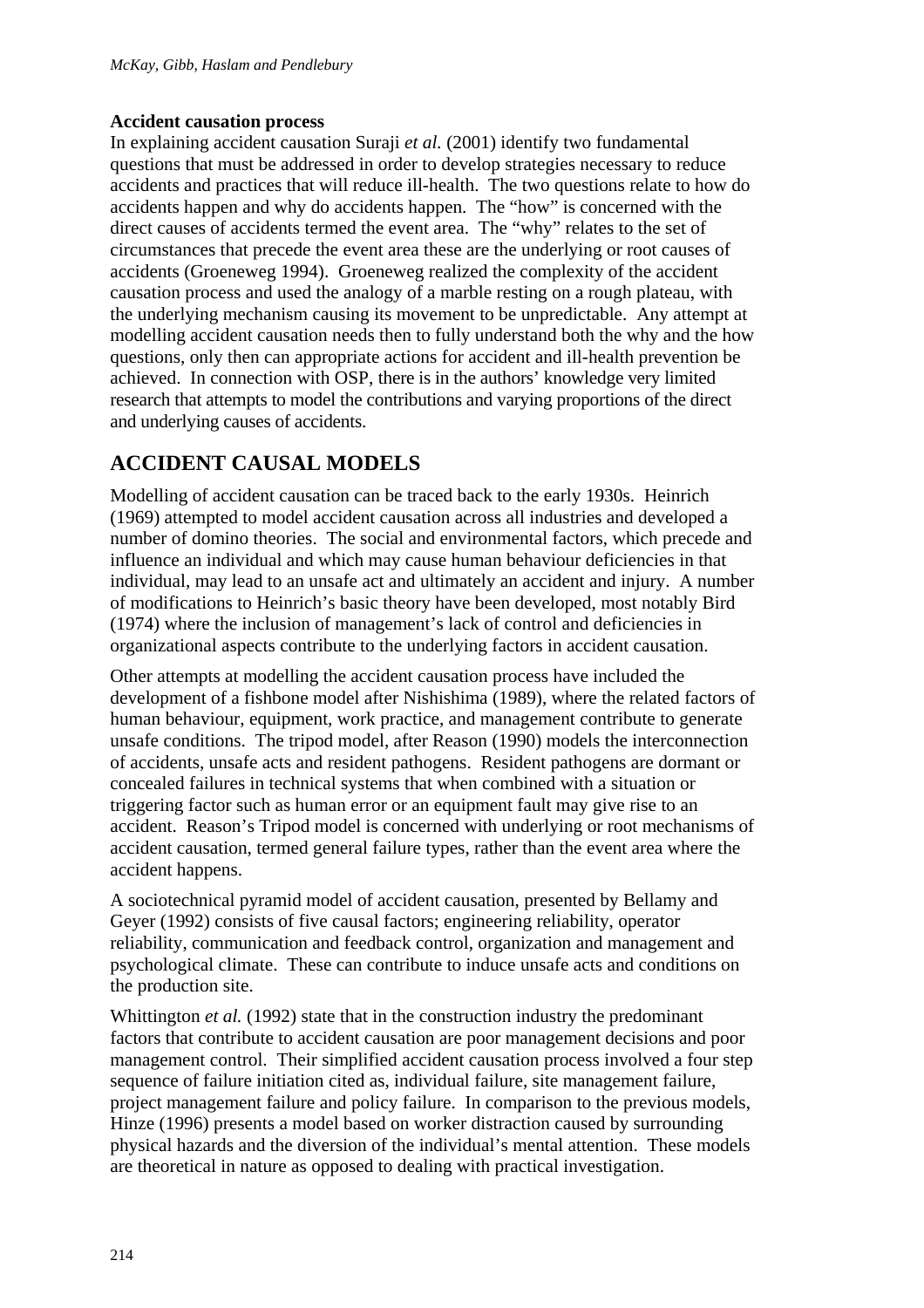A constraint-response model based on practical investigation, developed by Suraji *et al.* (2001) attempts to represent the potential contributions of all participants within a construction project to the accident causation process. The model designates two general types of causal factors namely proximal and distal. The proximal factors are those that lead directly to accident causation, for example the use of tools in a manner that is dangerous or causes the production of dust and air pollutants. Distal factors, on the other hand, are those which if no appropriate action is taken by project decision makers may lead to the creation of proximal factors in construction activity and hence to the increased risk of an accident. An example of a distal factor may be the inadequate training and supervision in the use of power tools. The basic premise on which the model is developed stems from the assumption that all participants in the construction activity operate with a number of constraints placed on them. These constraints arise from the project itself or are produced by the behaviour of other project participants. The response to these constraints can generate inappropriate conditions which may give rise to the increased risk of an accident. The model is structured as a pattern of accident causation that describes the sequential and parallel paths of constraints and responses that are experienced and initiated by all participants within the construction project (Suraji *et al.* 2001).

The pattern of accident causation is described as three interrelated sections, the first of these is the accident process: the undesired event, the ultimate undesired event and undesired outcome. The second section of the model deals with the immediate accident event area, the proximal factors. The third section of the model focuses on the distal factors, these are the constraints and responses upstream of the immediate event area that create the situations in which proximal factors are generated. The distal factors and their relationships are developed to show the effect of the client, design team, and the project management team, as well as acknowledging the influence of subcontractors in the construction management process. The complexity of the model results from the fact that it attempts to take account of all the working relationships between construction participants. The model indicates that by classifying causes of accidents into proximal and distal factors, accident causation can be provoked by actions of clients, designers, and contractors as well as operatives.

Haslam *et al.* (2003) used a combination of focus groups and a detailed study of 100 construction accidents in the development of an accident causation model for traditional construction using an ergonomics system approach. This approach relates to examining the ergonomics of the operatives task, workplace and use of materials and equipment. The work developed a hierarchy of influences to aid understanding and learning opportunities from construction accidents. The hierarchy is: 1) immediate accident circumstances; 2) shaping factors; and 3) originating influences. The immediate accident circumstances are affected by the shaping factors that are in turn affected by originating influences. Immediate accident circumstances include workplace, work team, materials and equipment aspects. Examples of shaping factors include for workplace: site constraints, for work team: supervision and for materials and equipment: specification. An example of an originating influence is economic climate. The model shown in Figure 1 summarizes the influences identified by the research that operate to cause construction accidents.

215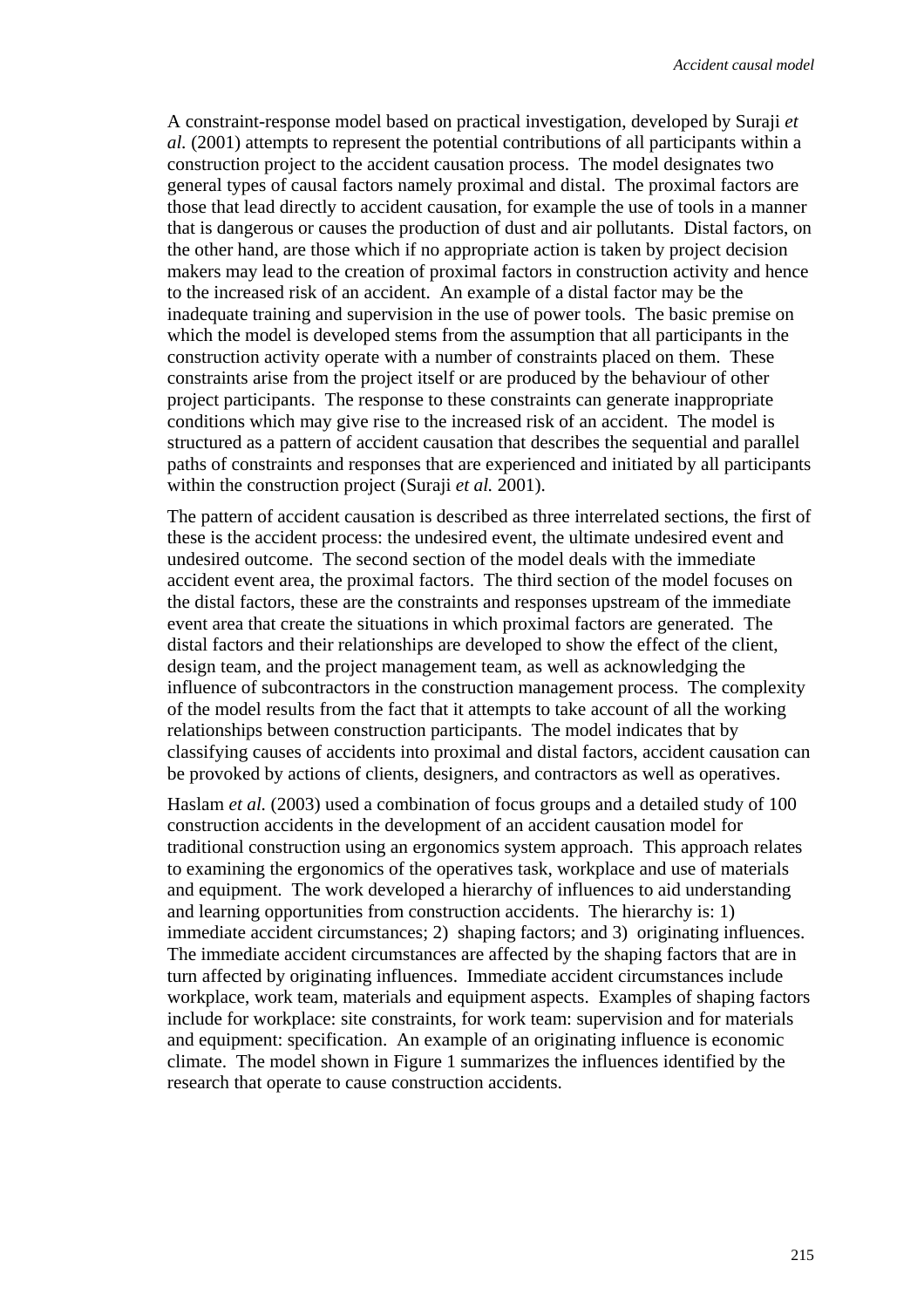

**Figure 1**: Generic Health and Safety Causation Model (Haslam *et al.* 2003)

# **ACCIDENT CAUSATION MODEL FOR OSP**

### **Introduction**

There is a scarcity of literature about OSP that attempts to model the contribution of proximal or distal factors in accident causation. The research reported here is the first stage of an attempt to gain detailed knowledge to provide effective reduction in those causal factors that are most influential in terms of health, safety and accident causation. A model is required to show the ways in which the behaviour of all participants and their environment could lead to accidents and factors that may lead to ill-health. The first stage in the development of the model was to identify those traditional insitu construction process environments that have an OSP alternative.

### **Process comparison between insitu and OSP**

The typical working breakdown of a construction project called the process environment, ranging for example from site investigation, excavation to structural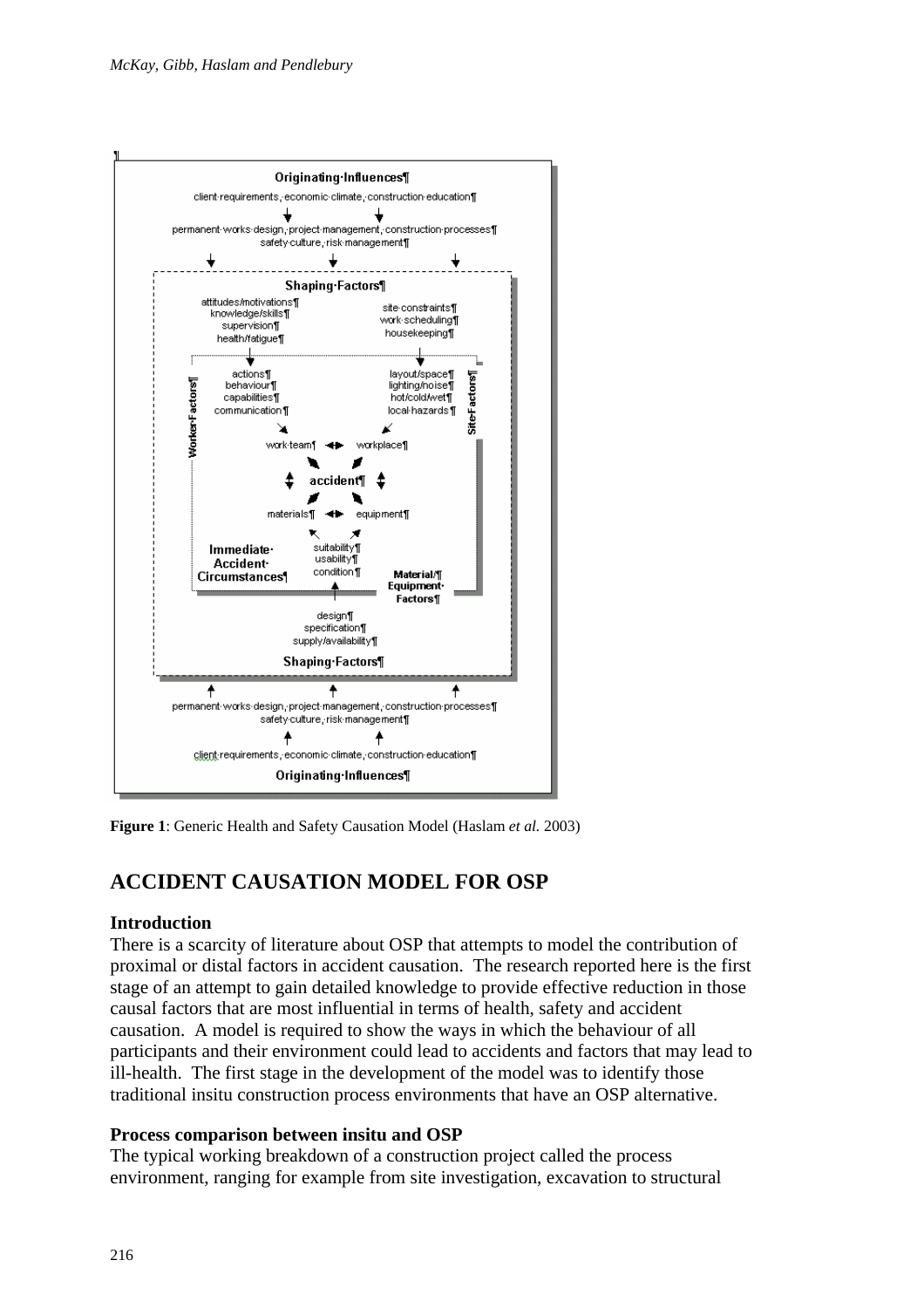works was used as the basis to compare insitu activities and hazards to the equivalent OSP alternative. Table 1 presents an excerpt from the complete classification across engineering construction, civil engineering and building sectors. The table indicates that in some instances no OSP option exists or there may be several alternative OSP options for one process environment, for example insitu rotary piles verses pre-cast driven or Vibrated piles.

| <b>Process</b>      |                              | insitu       | Osp            | Osp      | <b>OSP</b> |    |   |              | Co In Ci En Re |              | $\Omega$ |
|---------------------|------------------------------|--------------|----------------|----------|------------|----|---|--------------|----------------|--------------|----------|
| Environment         |                              |              |                |          |            |    |   |              |                |              |          |
| <b>SUBSTRUCTURE</b> |                              |              |                |          |            |    |   |              |                |              |          |
| Ground              |                              |              | No.            |          |            | X. |   |              | X X X X        |              |          |
| remediation         |                              |              | <b>OSP</b>     |          |            |    |   |              |                |              |          |
|                     |                              |              | Option         |          |            |    |   |              |                |              |          |
| Excavation          | Drainage/Utilities Timbering |              | <b>Shoring</b> |          |            | X. |   | $X \times X$ |                | $\mathbf{X}$ |          |
|                     |                              |              | systems        |          |            |    |   |              |                |              |          |
| <b>Foundations</b>  | Piles                        | Rotary       | Precast        | Precast  |            | X  | X | $\mathbf{X}$ |                |              |          |
|                     |                              | <b>Bored</b> | Driven         | Vibrated |            |    |   |              |                |              |          |
|                     |                              | Piles        |                |          |            |    |   |              |                |              |          |

**Table 1**: Insitu Process Environment and OSP alternative (Excerpt)

Key:  $Co =$  Commercial In = Industrial  $Ci =$  Civil Engineering En = Engineering Re = Residential  $o =$  Other.

The second stage was to prepare activity lists and associated hazards for all process environments and compare and contrast the hazards with the insitu option to the OSP alternative. An example of an excerpt from the process environment substructure under the category foundations compares rotary bored insitu augured piles to pre-cast driven piles is shown in table 2.

|                           |                                               | <b>Augured Piles</b>                                              | Pre-cast                                                           |                                    |                     |
|---------------------------|-----------------------------------------------|-------------------------------------------------------------------|--------------------------------------------------------------------|------------------------------------|---------------------|
| $_{\rm cf}$<br><b>OSP</b> | <b>Main Hazards</b>                           | <b>Main Off-Site Activities</b>                                   | driven/vibrated piles<br><b>Main Off-Site</b><br><b>Activities</b> | <b>Main Hazards</b>                | <u>cf</u><br>insitu |
| S                         | Various but same as<br><b>OSP</b> factory     | Delivery of base<br>materials to ready-mix<br>and rebar suppliers | Delivery of base<br>materials to factory                           | Various but same as<br>for insitu  | S                   |
| A                         | Road traffic, site access.<br>site conditions | Transport & deliver<br>ready-mix concrete and<br>rebar to site    | Mix concrete                                                       | Various but same as<br>ready mix   | S                   |
| <u>cf</u><br>OSP          | <b>Main Hazards</b>                           | <b>Main On-Site Activities</b>                                    | <b>Main On-Site</b><br><b>Activities</b>                           | <b>Main Hazards</b>                | <u>cf</u><br>insitu |
|                           | Various but same as<br><b>OSP</b>             | Prepare site for piling                                           | Prepare site for piling                                            | Various but same as<br>insitu      | S                   |
| A                         | Contaminated spoil,<br>plant, vibration       | Auger hole                                                        | Drive or vibrate pile to<br>required depth                         | Plant, Vibration, hand<br>injuries |                     |

**Table 2**: Activity and hazards comparison between augured piles and pre-cast driven piles (Excerpt)

Risk change code (insitu>>pre-assembled):  $S = same (no change)$   $R = Risk removed$   $A = Additional (new) risk$   $LL = Less$ likely ML = More likely LC = less serious consequence MC = more serious consequence C = more controllable

#### **Data analysis**

Analysis of the activities and associated hazards have identified the major risk change from insitu to OSP. It is worth noting that in OSP the risk change is not always toward that of mitigation, very often new hazards arise or the same hazard exists but with a more serious consequence. For example the movement of precast piles to the driving location involves the craneage of large loads with a subsequent more serious hazard. The activities, hazards and risk change code in table 2 have so far been partially validated by focus group discussion with industry.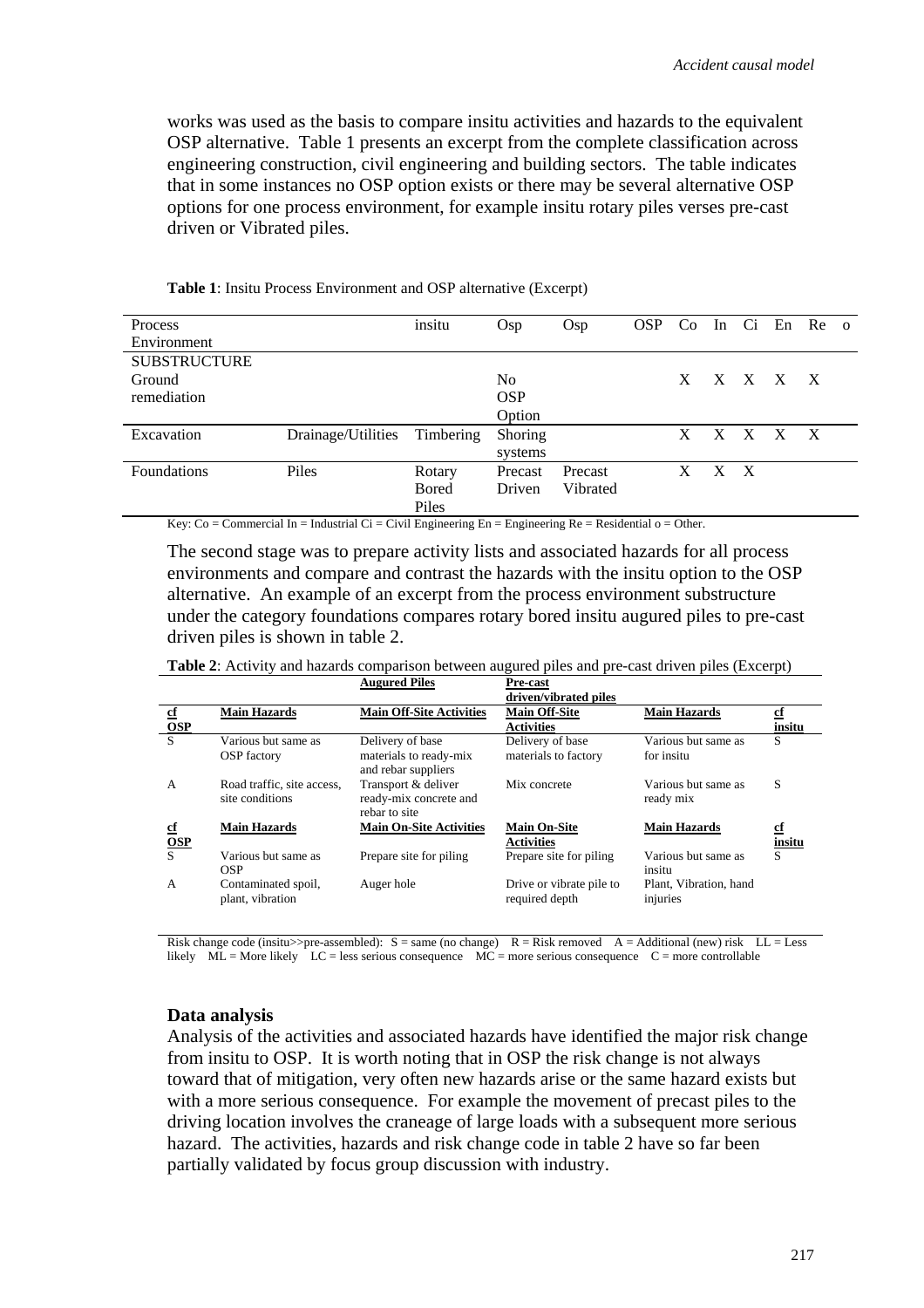Given the highly complex and challenging environment, within which this research project seeks solutions, the generic health and safety model developed by Haslam *et al.* (2003) as previously presented in figure 1 was used to establish a focus and direction for the development of the OSP model. To assist in the management and processing of the data a coding sequence was devised figure 2. This enabled the identification of the pattern of accident and ill-health causation. Thus a hazard identified as occurring within the work team section of the model associated with inadequate operative actions would be coded as 2.4. This process was continued and the results plotted in matrix form as shown in Table 3.



**Figure 2**: Extract of Generic Health and Safety Model

The numbering sequence chosen was purely arbitrary and assisted in the identification of areas of influence within the research and any additional influences not covered.

|  |                                  |                                                                            |                          | 2.4 | 2.4.1 | 2.4.2 | 2.4.5 | 2.4.4 |  |
|--|----------------------------------|----------------------------------------------------------------------------|--------------------------|-----|-------|-------|-------|-------|--|
|  | <b>Process</b><br><b>Element</b> | <u>Levels</u>                                                              | hazards                  |     |       |       |       |       |  |
|  | Substructure<br>piling           | Traditional: Rotary bored insitu piles and insitu pile caps                | Place<br>rebar           | X   | X     | X     | Х     | X     |  |
|  |                                  | S&P Low:                                                                   |                          |     |       |       |       |       |  |
|  |                                  | S&P Med:                                                                   |                          |     |       |       |       |       |  |
|  |                                  | S&P High Pre-cast driven piles and pre-cast pile caps or<br>capping beams. | Reinforce<br>fix inserts | X   |       | Χ     |       | X     |  |

**Table 3** Excerpt from data matrix

Key: Standardization & Pre-assembly (S&P) S&P Low = non-volumetric, S&P Med = Volumetric, S&P High = Modular

## **OSP model development**

The observations and the results of the data analysis influenced the development of the OSP model. The basic generic model needs to be adapted to take account of one of the predominant causes of accidents being that of inappropriate off-site operation. Thus the model will require additional shaping factor categories. An example of some of the additions to the work team section is shown in Figure 3. The category "operative stewardship" covers the commitment to employee protection during manufacturing processes. This includes manufacturing concepts such as the use of safety team leaders and health monitoring systems (Fawcett and Wood, 1982). Human anthropometry is the scientific study of the measurements of the human body,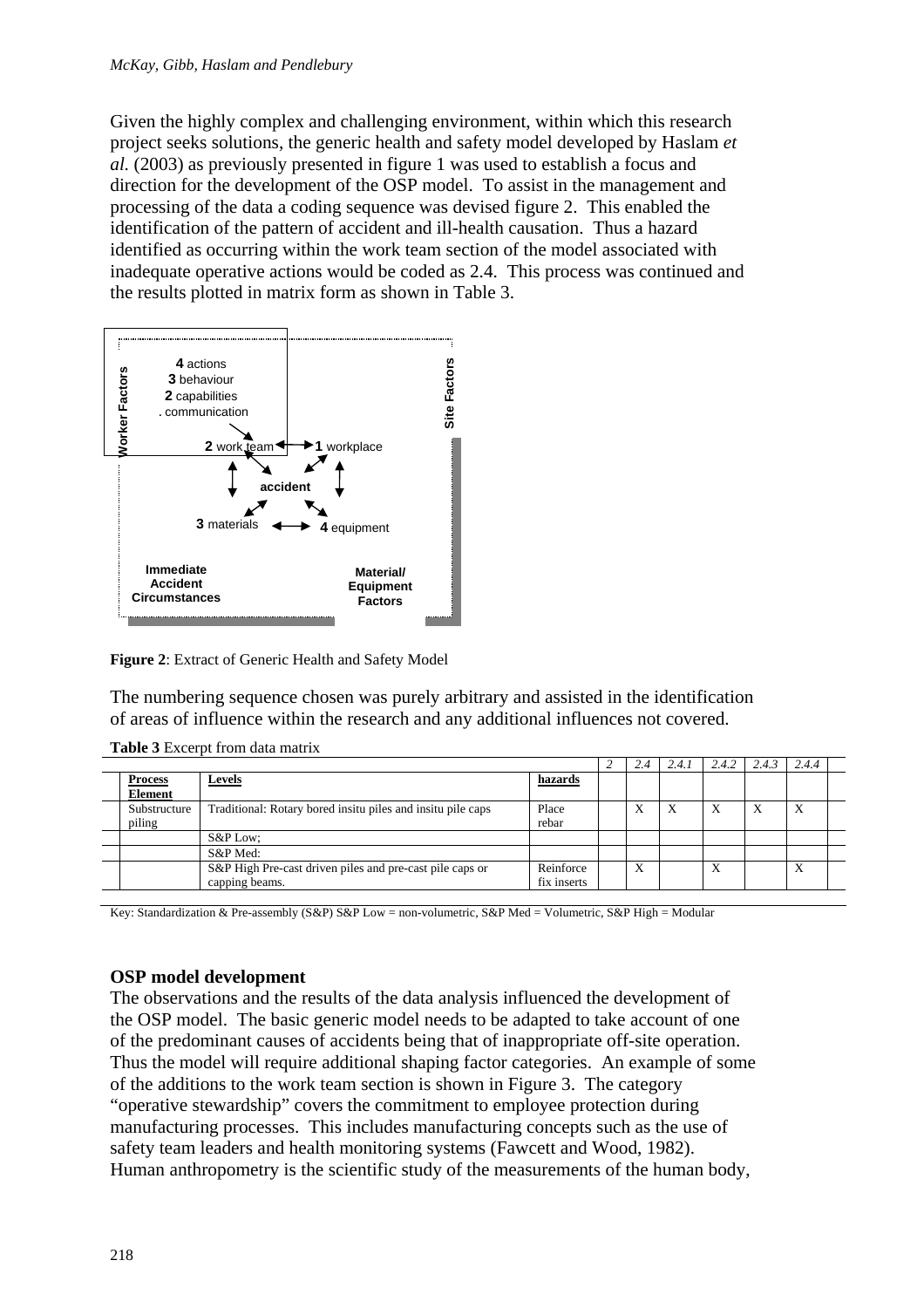which assists in the design and layout of the operatives' workstation in the production process. The site factor section in the OSP sphere is much reduced, but still needs inclusion in that during installation of OSP components the site conditions can influence accident and health causation. The layout and space categories are much better controlled in OSP, as are lighting and noise. In installation, local hazards and weather conditions remain important factors. The shaping factors of site constraints and work scheduling have a greater influence on causation due to the fact that they are often out with the control of the installation team. The need for OSP representatives to be on-site during installation is key to reducing adverse affects during the installation of OSP components. The inclusion of ergonomic design both in the installation and materials and equipment factors reflects the need for a manufacturing approach to production process design (Fawcett and Wood, 1982).



**Figure 3**: Extract of OSP Health and Safety Model

#### **OSP Model**

A full description of the model is out with the scope of this paper. Figure 4, illustrates an extract from the full model and summarizes some of the influences identified by this research. The originating influences, which include client requirements and project design consultants have greater potential to influence people in lower positions due to their wider influence on the process. These distal factors show the relative influence of the OSP design and manufacturing processes, in particular the importance of production risk management. Production risk management relates to the effort at all levels to actively identify and control risks as documented in the method statement. This will in turn influence the manufacturing processes concerning the manner in which the OSP component should proceed in the factory. These contribute to the safety culture in the firm and the ability of management to foresee and prevent the opportunity for proximal factors to develop. This is enabled in part by the education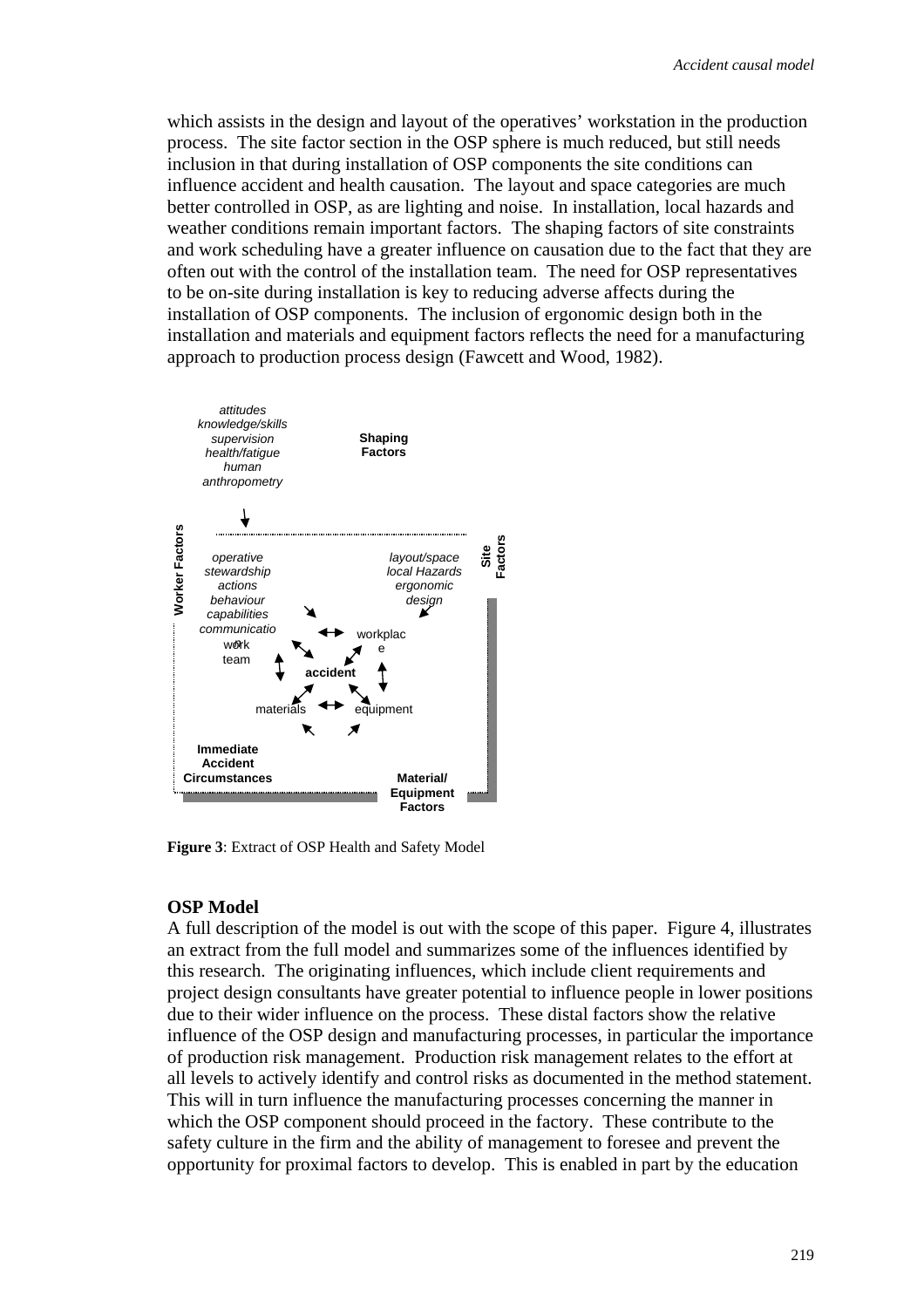and training in the safety and health implications of OSP among factory based personnel and construction professionals.



**Figure 4**: OSP model

### **Challenges OSP manufacturers must embrace**

A selection of some of the challenges that OSP manufacturers must embrace include:

- the use of continuous flow manufacturing including group work cross training on the different tasks in a group and job rotation linked with the redesign of selected machines and workstations for the elimination of awkward postures (HSE 2000);
- the adoption of a systems approach to safety in manufacturing the initiation of safety awareness programmes, specialized training on ergonomics for machine operators (HSE 2000);
- the layout of the OSP facility to utilize the techniques of an in-line arrangement where the production lines are long straight and "in-line" and provides access to both sides of a considerable portion of the production runs (Fawcett and Wood, 1982);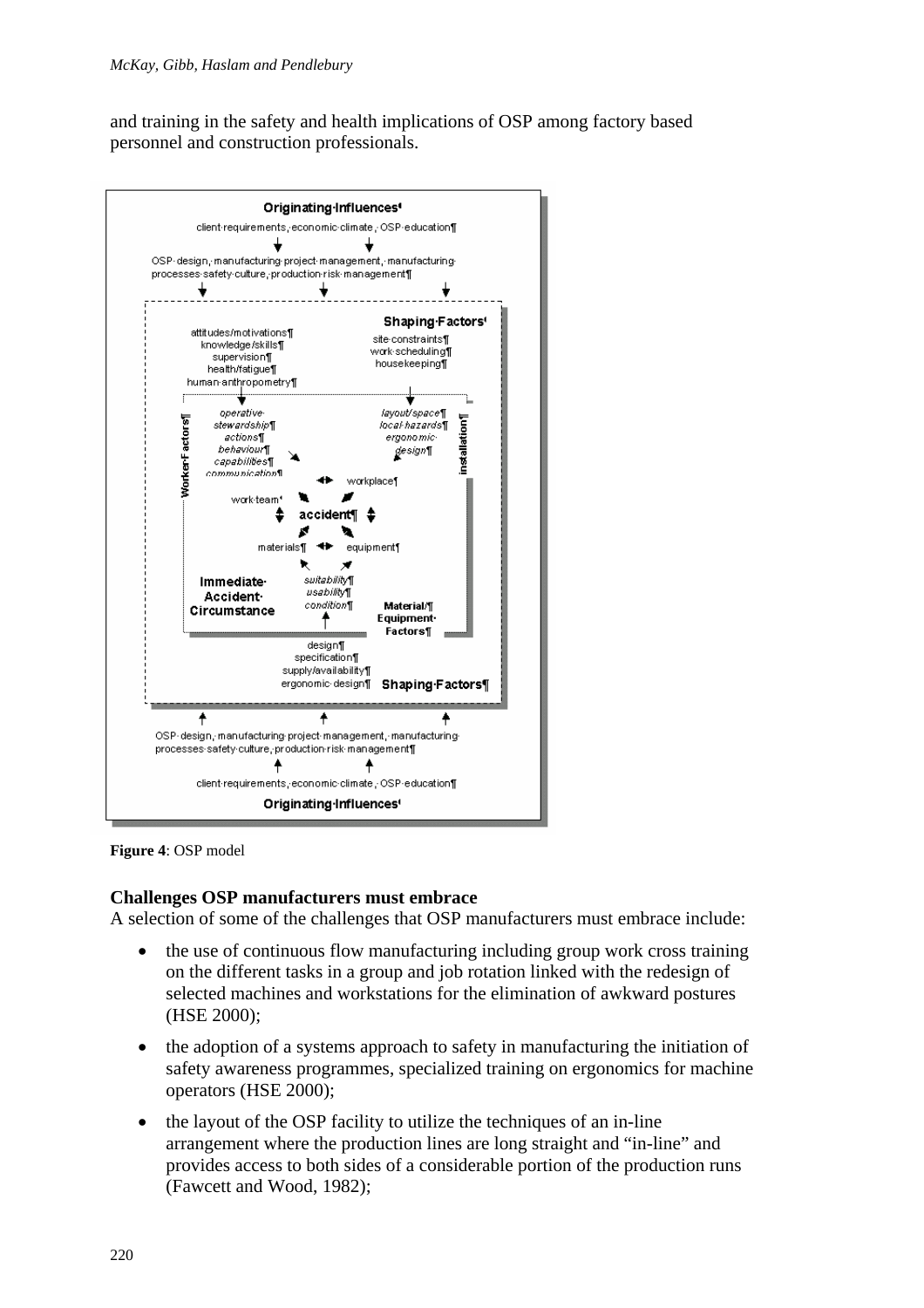• The use of medical surveillance in the form of a pre-employment examination is one of the cornerstones of an effective comprehensive program of health for manufacturing employees (Fawcett and Wood, 1982).

A critical in-depth analysis of all factors that will enable OSP manufacturers to embrace the challenges and benefits of OSP will follow this preliminary evaluation. When complete the advice will be used to support recommendations to industry.

# **CONCLUSIONS**

The extract from the model indicates the complex nature of OSP and the interactions that may give rise to an accident. The causes of accidents can be classed as both proximal and distal, similar to the type of classification used for traditional construction. The distal factors tend to be more important in the OSP sphere, this is due to the fact that greater control can be exercised in the OSP environment but requires manufacturing project management and OSP design control in order to minimize precipitating operative unsafe actions. The final model may be used as a potentially useful basis to construct accident investigation methods and safety audit tools. Currently the model will be implemented as a management tool through the development of a CD, which will be disseminated to the OSP industry.

The successful parties in the current OSP industry for construction require to change in order to become successful in the manufacturing environment. The successful parties may attempt to maintain the current OSP practices which are incompatible with those used in the manufacturing sector for years. The authors recommend that other researchers perform research with OSP in construction to verify the validity of manufacturing concepts.

## **REFERENCES**

- Bellamy, L J and Geyer, T A (1992) Organizational, management and human factors in quantified risk assessment HSE Contract Research Report No.33, London: Health and Safety Executive Book.
- Bird, F (1974) Management guide to loss control. International Safety Academy, Houston.
- DETR (1998) Rethinking construction: The report of the Construction Task Force, DETR: London.
- Eurostat (1996) Accidents at Work in the EU in 1996 Statistics in FOCUS, Theme 3 4/2000,
- Fawcett, H and Wood, S (1982) Safety and accident Prevention in Chemical Operations. 2nd ed. New York: John Wiley & Sons.
- Groeneweg, J (1994) Controlling the controllable: The Management of Safety. 2nd revised ed. Leiden University, The Netherlands: DSWO Press.
- Hammer, W (1972) Handbook of systems and product safety. Englewood cliffs, N.J: Prentice-Hall.
- Haslam, R A Hide, S A Gibb, A G F Gyi, D E Atkinson, S Pavitt, T C Duff, R & Suraji, A (2003) Causal Factors in Construction Accidents Final Report to HSE 3955/R33.068,
- Heinrich, H W (1969) Industrial Accident Prevention. 4th ed. New York: McGraw-Hill.